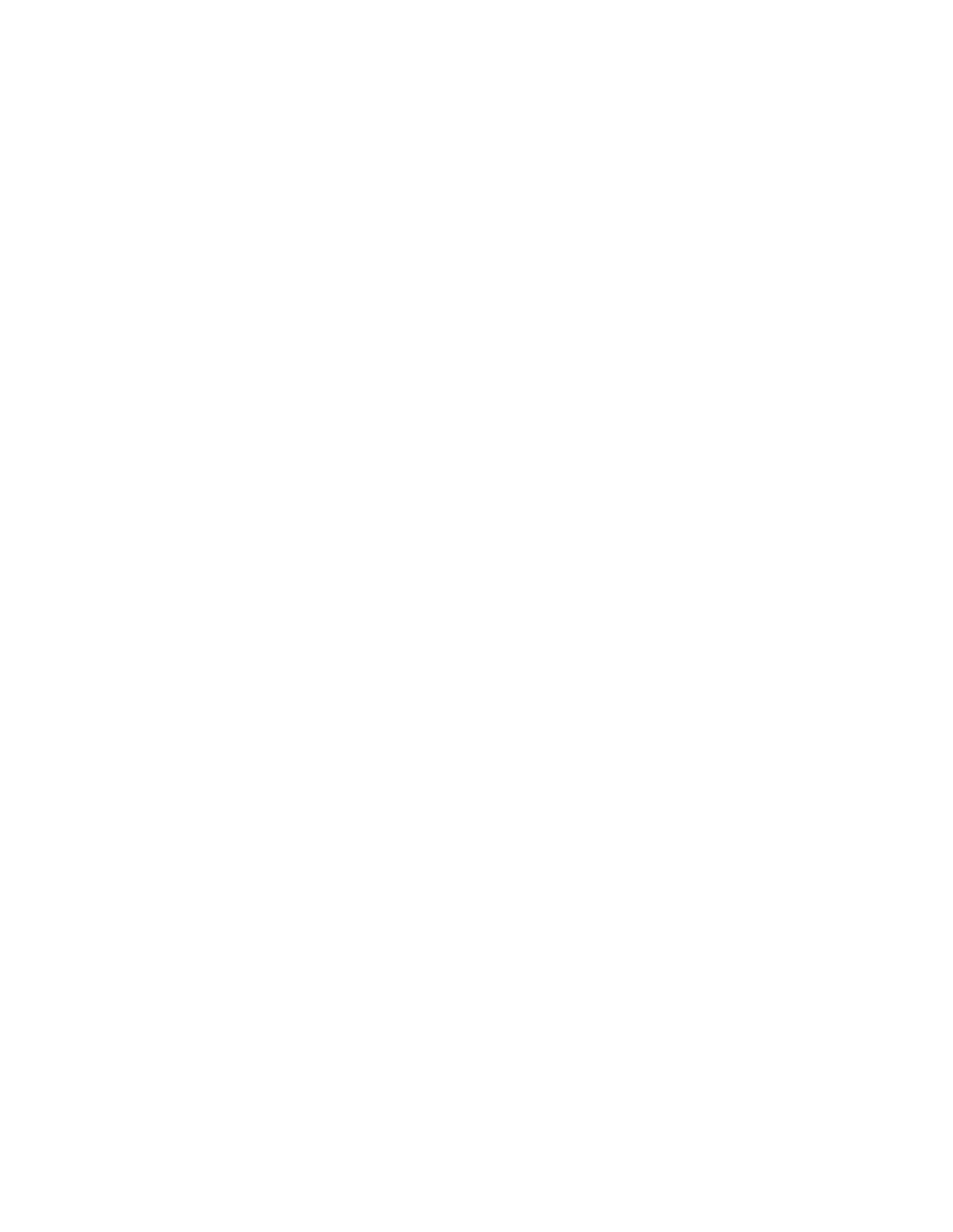#### 4) A message was **sent** by email to the President.

- 5) The cat has **been chased** by the vicious dog many times.
- 6) He was **surprised** by the news.
- 7) The building **was** damaged by the ferocious fire.
- 8) The new movie was **seen** by the children.
- 9) The food will **be finished** in ten minutes.
- 10) The mischievous boy is being **warned** by the teacher.

## **TYPES OF SENTENCES**

#### **A)** Section

| 1) Declarative    | 15) Interrogative<br>8) Imperative |                   |
|-------------------|------------------------------------|-------------------|
| 2) Interrogative  | 9) Interrogative                   | 16) Declarative   |
| 3) Exclamatory    | 10) Exclamatory                    | 17) Interrogative |
| 4) Declarative    | 11) Declarative                    | 18) Imperative    |
| 5) Imperative     | 12) Imperative                     | 19) Interrogative |
| 6) Exclamatory    | 13) Exclamatory                    | 20) Imperative    |
| 7) Imperative     | 14) Imperative                     |                   |
| <b>B)</b> Section |                                    |                   |
| 1) When           | 5) When                            | 9) When           |
| 2) Since          | 6) Although                        | 10) Yet           |
| 3) But            | 7) Or                              | 11) Unless        |
| $4)$ If           | 8) Because                         | 12) But           |

## **C)** Section

- 1) You must take your rest, **or** you would get sick.
- 2) Tony came outside **but** he did not see anyone.
- 3) Betty stirred the tea **and** she poured it into the cup.
- 4) Do you want to play outside, **or** do you want to watch television?
- 5) I went to school **but** there was no one.
- 6) She didn't want to see to the doctor, **so** she went anyway.
- 7) You should be careful, **or** you might cut yourself.
- 8) Sandra always takes a book to read, yet she never seems to turn a page.
- 9) I like one of the players, **so** I watch the football game each week.
- 10) **When** Uncle Carlos comes to visit, we all have a great time.
- 11) **Although** I'm not very good, I really enjoy playing tennis.
- 12) **Since** Sandra is late for work, the boss wants to speak to her.
- 13) **Although** I am very smart, I do not enjoy school.
- 14) Talia bought a mango, **but** he forgot to eat it.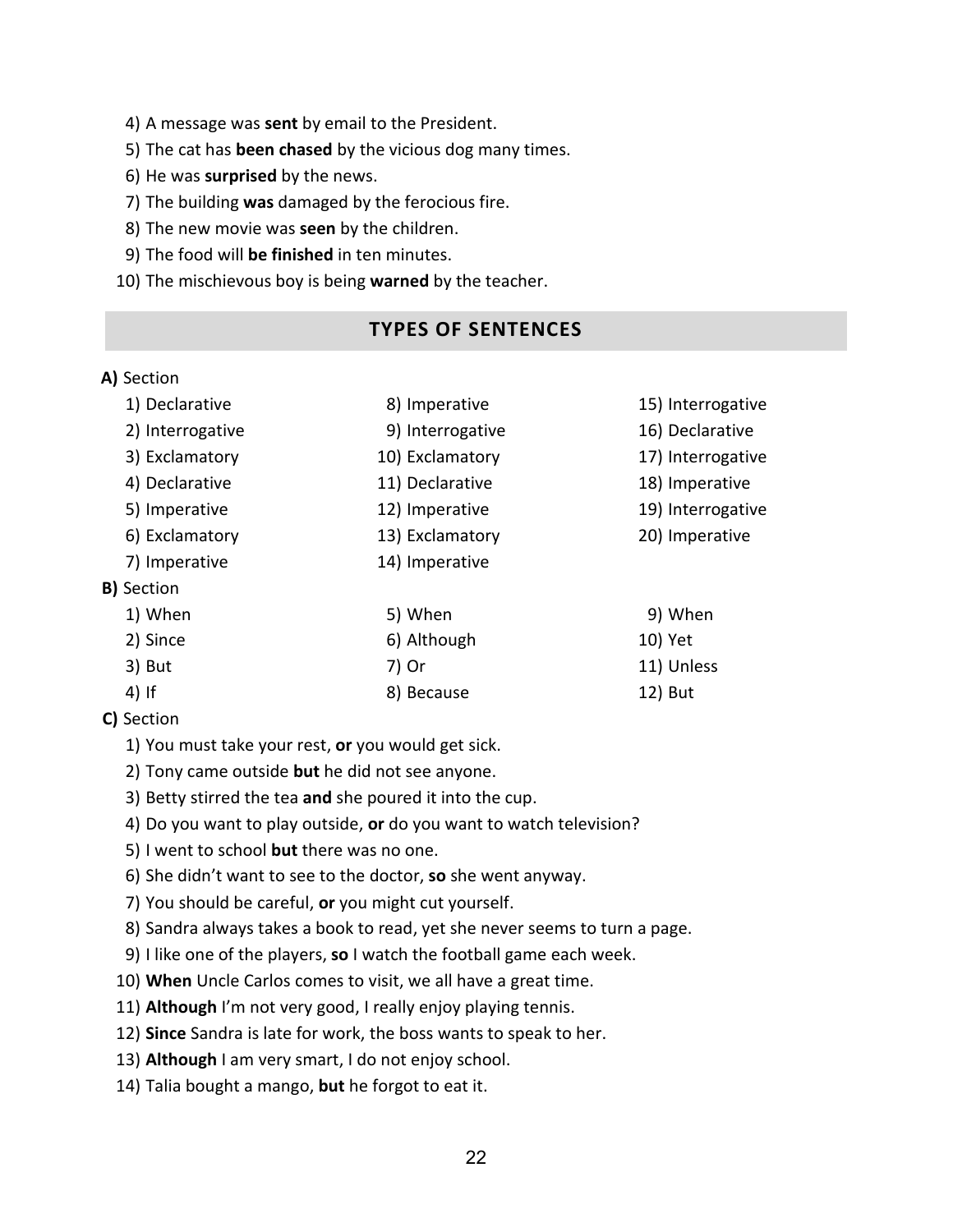- 15) The boys sang **and** the girls danced.
- 16) **Since** we were tired, we sat and rested. / We were tried, so we sat and rested.
- 17) I learned to play the video games very well **because** I practise a lot. /**Because** I practise a lot, I learned to play the video games very well.
- 18) Cats like to hunt and are independent, **so** dogs love being around people./ **Since** cats like to hunt and are independent dogs love being around people
- 19) He ran out of money, **so** he had to stop playing in the arcade./ **Since** he ran out of money, he had to stop playing in the arcade.
- 20) I want to lose weight, **yet** I overeat daily.

#### **D)** Section

| 1) When, so     | 6) When, but    | 11) Because, so   |
|-----------------|-----------------|-------------------|
| 2) But, after   | 7) If, but      | 12) Although, and |
| 3) But, because | 8) Because, but | 13) And, because  |
| 4) And, because | 9) And, until   | 14) So, when      |
| 5) When, but    | 10) When, or    | 15) When, so      |

## **PUNCTUATION**

#### **A)** Section

| 1) however,       | 11) hiking;<br>$6)$ taxi; |              |
|-------------------|---------------------------|--------------|
| $2)$ eggs;        | 7) help; didn't           | 12) Sunday?  |
| 3) me?            | 8) happily.               | 13) however, |
| 4) Oh no!         | 9) law's                  | 14) go;      |
| 5) I'm late?      | $10)$ dog;                | 15) Jamaica, |
| <b>B)</b> Section |                           |              |
| 1) weight;        | 5) assignment;            | 9) wet;      |
| $2)$ food;        | 6) french;                | $10)$ go;    |
| 3) homework;      | 7) forecaster;            |              |
| 4) soda;          | 8) outside;               |              |

#### **C)** Section

| 1) roses;        | 3) gym;           | $5)$ girl;   | 7) help; didn't |
|------------------|-------------------|--------------|-----------------|
| 2) Jenny; she'll | 4) well; however, | 6) wedding?" | 8) asked,       |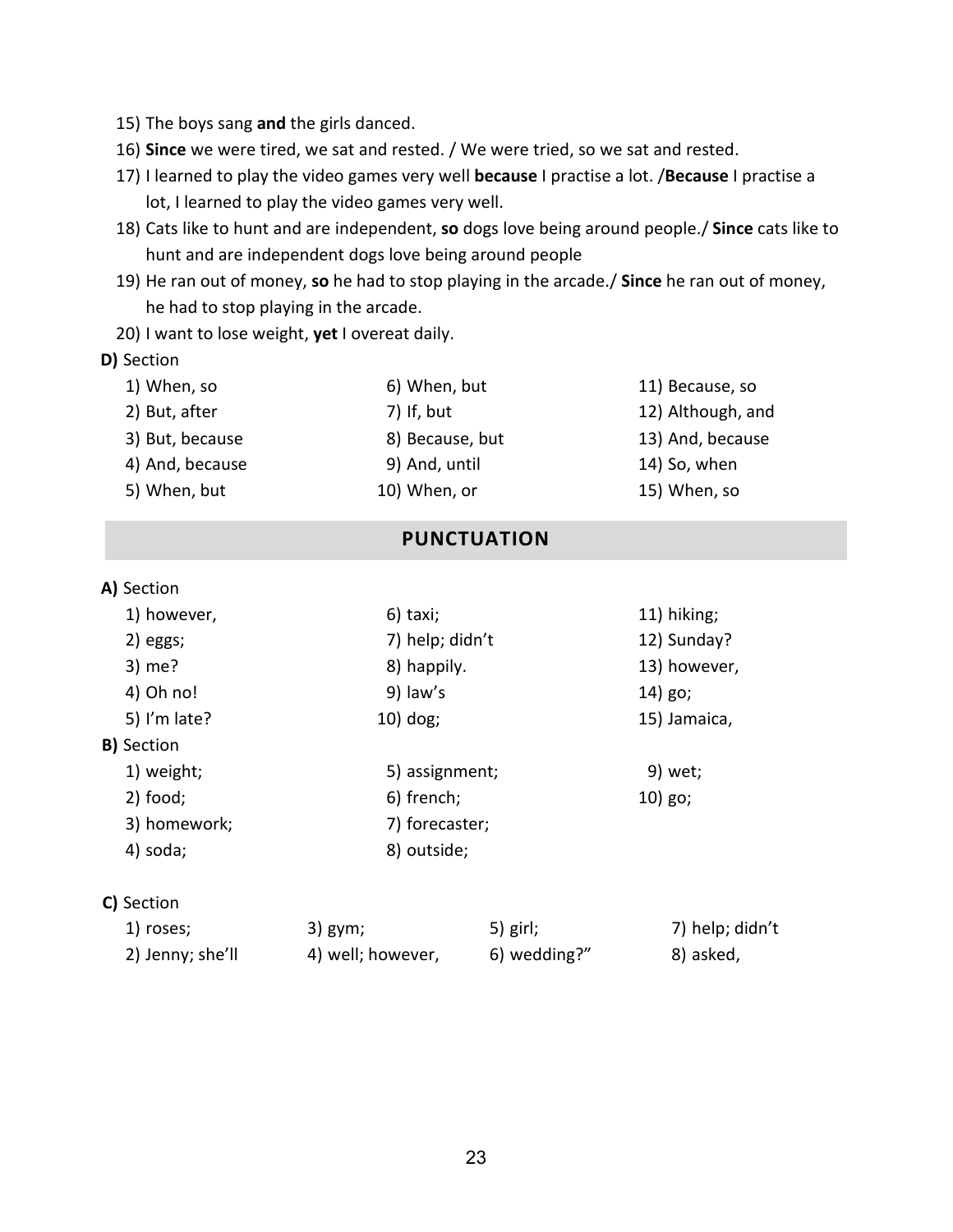# **DIRECT AND INDIRECT SPEECH**

#### **A)** Section

- 1) "I am the smartest girl in the class," said the girl.
- 2) "Our building is the newest in the neighbourhood," announced Ryan.
- 3) "I am elated!" shouted the boy.
- 4) "We are scared whispered," the children.
- 5) "I am an industrious person," said the worker.
- 6) Mother asked, "Are you tired?"
- 7) William yelled, "Hurry up!"
- 8) "Is your teacher here?" asked the principal.
- 9) The lady **asked,** "Can I get two pies please?**"**
- 10) Meera announced to Anna, "I am going home."
- 11) "We are going to the cinema," announced the children.
- 12) "My mother bakes the best cakes," boasted Lisa.

#### **B)** Section

- 1) Mrs. Trivanta said **that** it **was** not an appropriate dress for the party.
- 2) Sheldon warned Anand if **he didn't** study, **he would** fail his examination.
- 3) My friend said **that he wanted** to go and see the new movie.
- 4) Michael said **that he lived** in Guyana.
- 5) Annalise said **that she was** going to the party.
- 6) My friend asked **me** where was **my** aunt?
- 7) Meera said **that she preferred that** poem by Louis Stevenson.
- 8) The doctor said **that he had** finished with the patient.
- 9) The captain said **that** it l**ooked** like it **would** rain **that day**.
- 10) The child asked **his/her mother if he/she could** play outside
- 11) Paul asked Richard **if he had seen his** bat?
- 12) Marcus said **that he had** been exercising a lot.
- 13) Naomi said **that she** had already left.
- 14) The boy said **that he was** going to clean **his** room.
- 15) Brian said **that he would** be there at 2 p.m.